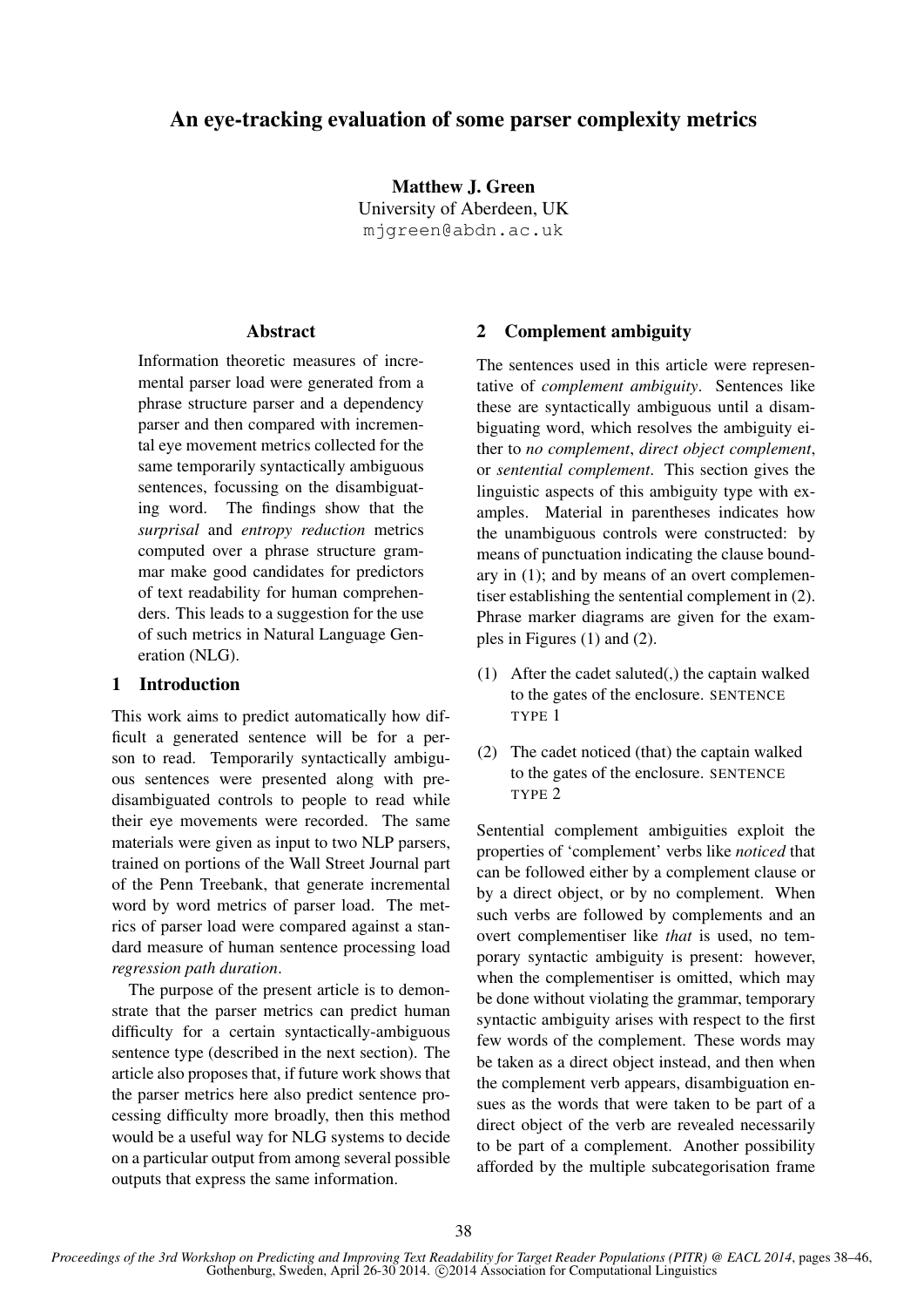of words like *noticed* is that the words immediately following could properly be the start of a main clause where the clause containing *noticed* is properly a subordinate clause. Such cases are sometimes referred to as reduced complements. In these cases only the presence of a main verb resolves the temporary syntactic ambiguity, and when it appears, some major restructuring is involved. Complement ambiguities of both kinds have been used to investigate the parsing of ambiguous clauses (Holmes et al., 1987; Rayner and Frazier, 1987; Sturt et al., 1999; Ferreira and Henderson, 1991; Clifton Jr, 1993; Pickering and Traxler, 1998; Trueswell et al., 1993).

Evidence from studies with human readers support the notion that there is a processing difficulty differential across the two forms such that disambiguation in sentence type (1) is harder than in sentence type (2). This has been shown using grammaticality judgements (Ferreira and Henderson, 1991), self-paced reading times (Sturt et al., 1999), and eye-tracking (Green, 2014).

The current article presents an eye-tracking evaluation of the parser predictions for complement ambiguity, and discusses applications of syntactic complexity metrics for evaluating test readability.

#### 3 Parser metrics

This section gives details of the *surprisal*, *entropy reduction*, and *retrieval time* metrics, and how they are computed.

#### 3.1 Surprisal

Surprisal was computed over a phase structure parser, and over a dependency parser.

Surprisal is computed using two other quantities. These quantities are: (1) the probability of a derivation: a derivation is a set of weighted rule productions that result in the current partial string of input words, such that a sentence fragment with two alternative parses is represented as two derivations; (2) prefix probability: this is the probability of the parse of the fragment seen so far, which is composed of the sum of the probabilities of the two derivations if the fragment is syntactically ambiguous with two alternatives.

Let  $G$  be a probabilistic context free grammar (PCFG). Let  $d$  be a derivation composed of a sequence of applications of grammar rules. Let  $i$  index these applications so that  $d_i$  is the *i*th application in  $d$ , and let  $j$  be the total number of applications in the derivation. Then the probability p of a derivation  $d$  given a grammar  $G$  and the current sentence fragment  $w_{1...k}$  is given by the product of the probability of each rule applied in the derivation, thus:

$$
p(d, G, w_{1...k}) = \prod_{i=1}^{j} p(d_i, G, w_{1...k})
$$

Let  $D$  represent the set of all derivations  $d$  that are present for the current sentence fragment – when there are two alternative parses available for the sentence fragment seen so far, D has two elements. Let  $w$  be the set of words in the sentence fragment seen so far. Let  $w_k$  be the word that the parser encountered most recently at the current state. Let  $w_{k+1}$  be the first word of the rest of the sentence. As the parser transitions from its state at  $w_k$  to its state at  $w_{k+1}$  we can derive a *prefix probability* pp at  $w_{k+1}$  that represents the sum probability of the derivations of the string  $w_{1...k+1}$ . So the prefix probability of word  $w_{k+1}$  with respect to a probabilistic context free grammar (PCFG) denoted  $G$  is given by the sum of the probability of all derivations of the string  $w_{1...k+1}$  that the grammar generates.

$$
pp(w_{k+1}, G, w_{1...k}) = \sum_{d \in \mathcal{D}} p(d, G, w_{1...k})
$$

The conditional probability cp of the next word  $w_{k+1}$  is the ratio of the prefix probability of the next word  $w_{k+1}$  to the prefix probability of the current word  $w_k$ .

$$
cp(w_{k+1}, G, w_{1...k}) = \frac{pp(w_{k+1}, G, w_{1...k})}{pp(w_k, G, w_{1...k-1})}
$$

The surprisal sp, measured in *bits* of information, associated with the next word  $w_{k+1}$  is the negative log of the conditional probability of the next word  $w_{k+1}$ 

$$
sp(w_{k+1}, G, w_{1...k}) = -log(ep(w_{k+1}, G, w_{1...k}))
$$

The TDPARSE top-down incremental parser provided by Roark (2013) and described in Roark (2001) and Roark (2004) computes surprisal over a phrase structural grammar, incrementally for each word in a sentence. It is a parallel parser that maintains potentially very many parses at each state. For details of how the beam width varies across a sentence, see Roark (2001).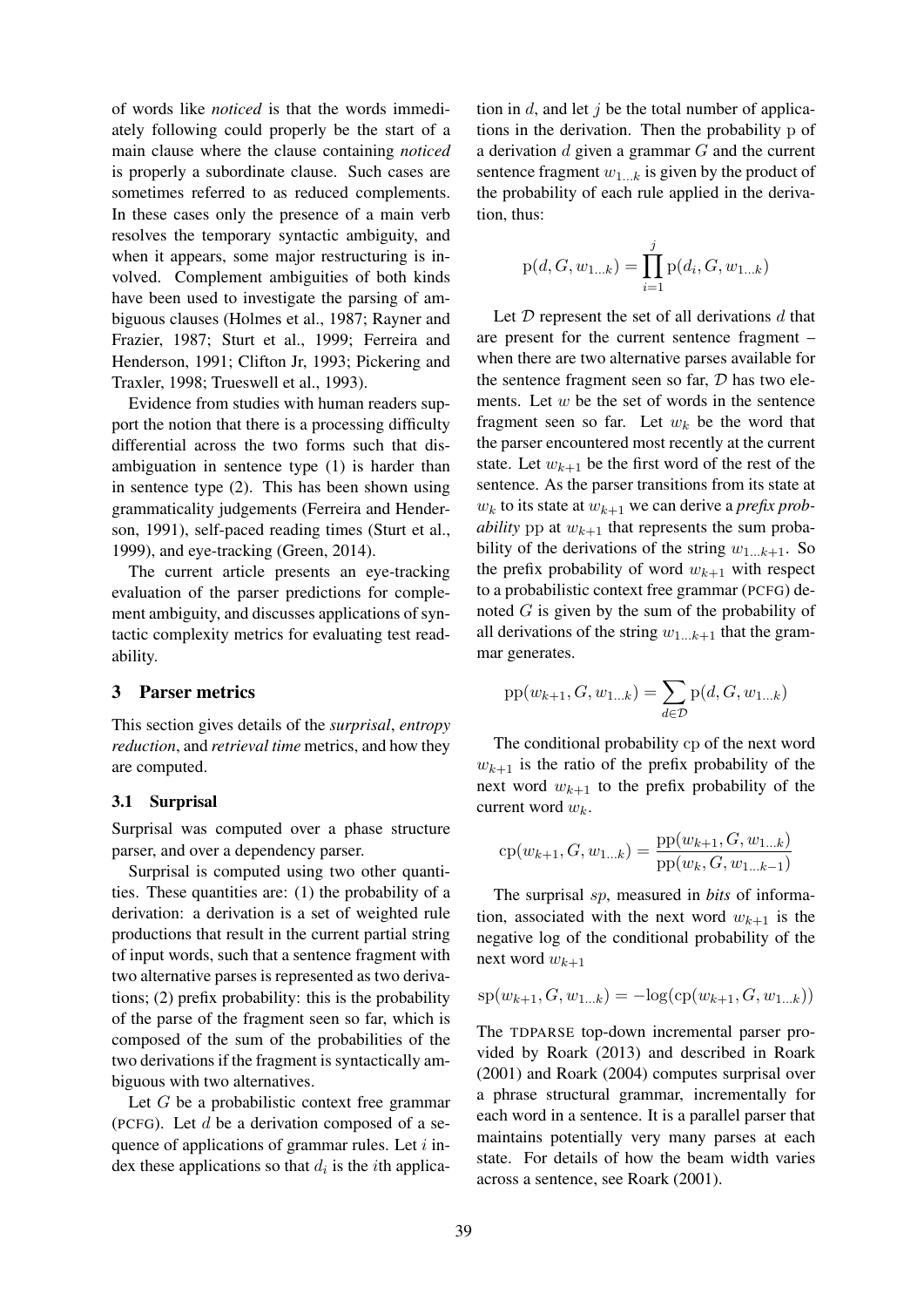

Figure 1: Phrase markers showing disambiguation in sentence type 1. The left phrasemarker shows the initial misattachment. The right phrasemarker shows how the same initially misattached NP is attached in the ultimately correct analysis.



Figure 2: Phrase markers showing disambiguation in sentence type 2. The left phrasemarker shows the initial misattachment. The right phrasemarker shows how the same initially misattached NP is attached in the ultimately correct analysis.

The HUMDEP parser provided by Boston (2013) and described in Boston and Hale (2007) and Boston (2012) computes surprisal over a dependency grammar transition system , incrementally for each word in a sentence. It is a  $k$ -best parser. Here the value of  $k$  was set to 3, in line with previous use of the parser to model human disambiguation performance for garden-path sentences in Boston and Hale (2007).

Hypothesis 1 Hale (2001), and also Levy (2008), gave the hypothesis that surprisal is linearly related to the human effort of processing a particular word in a sentence fragment. This hypothesis casts disambiguation as the work incurred by disconfirming all parses of the fragment that are inconsistent with the fragment including the disambiguating word.

#### 3.2 Entropy reduction

Entropy reduction was computed over the output of the phrase structure parser TDPARSE. In general, the entropy (Shannon, 1948), denoted H, of a random variable is the uncertainty associated with that variable. Specifically, for a discrete random variable X with outcomes  $x_1, x_2, \ldots$  with probabilities  $p_1, p_2, \ldots$ 

$$
H(X) = -\sum_{x \in X} p_x \log_2 p_x
$$

Putting this in sentence processing terms, let D be a set of derivations for a sentence fragment W and let X be the extended sentence fragment that results from adding a new word to the fragment.

$$
H(\mathcal{G}, D, W) = -\sum prp(\mathcal{G}, X)log(prp(\mathcal{G}, X))
$$

The quantity *entropy reduction* is defined with a lower bound of zero so that this quantity is never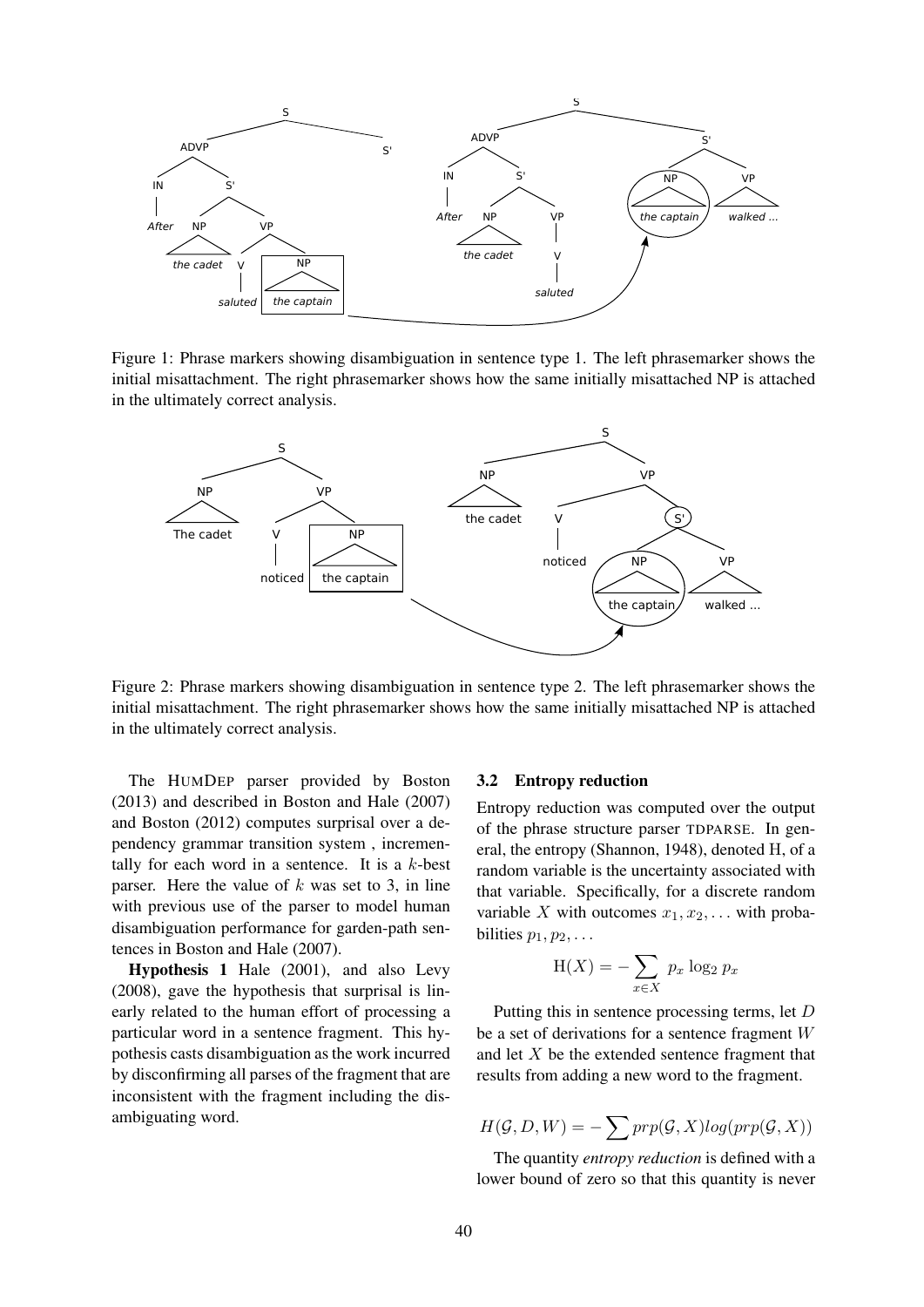negative:

$$
ER = max(0, H(\mathcal{D}|w_{1...k}) - H(\mathcal{D}|w_{1...k+1}))
$$

Hypothesis 2 Hale (2004) and Hale (2006) gave the *entropy reduction hypothesis* that the human effort of processing a particular word in a sentence fragment is the reduction in entropy from its value given the fragment to its value given the fragment including the disambiguating word.

#### 3.3 Retrieval time

Parsing in retrieval theory (Lewis and Vasishth, 2005) is accomplished by condition-action pairs generated with reference to a phrase structure grammar. A series of memory buffers stores elements in short-term and long-term buffers. Parallel associative retrieval (McElree et al., 2003), fluctuation of activation of elements already in a memory buffer, and retrieval interference as a function of similarity are combined to predict the amount of time that it takes to read a word (Vasishth et al., 2008).

A word's activation is based on two quantities: the baseline activation of the word, which is taken to decay given the passage of time; and the amount of similarity based interference with other words that have been parsed. The baseline activation  $B$ for a word  $i$  is given here, taken from Lewis and Vasishth (2005), and Patil et al. (2009), where  $t_r$ is the time since the rth retrieval of the word, the summation is over all  $n$  retrievals, and  $d$  is a decay factor set to 0.5 as in other ACT-R models (Anderson, 2005).

$$
B_i = \ln\left(\sum_{r=1}^n t_r - d\right)
$$

The equation tracks the log odds that a word will need to be retrieved, given its past usage history. It yields not a smoothly decaying activation from initial encoding to the current time, but a "series of spikes corresponding to the retrieval events" (Lewis and Vasishth, 2005).

The overall activation  $A$  for word  $i$  is given here

$$
A_i = B_i + \sum_j W_j S_{ji}
$$

from Lewis and Vasishth (2005). In this equation,  $B_i$  is the fluctuating baseline level of activation for word  $i$  which is subject to time-based decay. In the model, a *goal buffer* contains retrieval cues for integrating the current word. Overall activation A

for word  $i$  is found by adding to the baseline activation for word  $i$  an associative activation boost received from retrieval cues in the goal buffer that are associated with  $i$ . The variable  $j$  indexes those retrieval cues in the goal buffer.  $W_j$ s are weights on the retrieval cues in the goal buffer. The weight on a retrieval cue represents the proportion of the total activation available for the whole goal buffer that is assigned to the particular retrieval cue  $j$  in the goal buffer.  $S_{ij}$ s are the strengths of association from each retrieval cue  $j$  of the goal buffer to word i. This equation is effectively adding to the baseline activation an activation boost received from retrieval cues in the goal buffer.

The amount of similarity based interference is estimated by the weighted strengths of association between the word to be retrieved and retrieval cues from other words already parsed and with a trace in memory. In the following equation, word  $i$  is the current word, and retrieval cue  $i$  is from a word that is similar to word  $i$ , with reference to its part of speech tag, so that nouns interfere with other nouns but not with verbs. If retrieval cue  $j$ is similar to word  $i$  then the amount by which retrieval cue  $j$  interferes with word  $i$  varies according to how many words have already been associated with retrieval cue  $j$ . The array of words that is associated with retrieval cue  $j$  is considered to form a fan so that  $fan<sub>j</sub>$  gives the number of words in the fan for cue  $j$ . The constant  $S$  refers to the maximum associative strength of 1.5 (Lewis and Vasishth, 2005).

$$
S_{ji} = S - \ln(fan_j)
$$

This equation is effectively reducing the maximum associative strength  $S$  by the log of the "fan" of cue  $i$ , that is, the number of items associated with  $i$ .

The mapping from activation level to retrieval time is given next.  $F$  is a scaling constant set to 0.14 in Lewis and Vasishth (2005).  $A_i$  is the word's activation and  $e$  is Euler's constant.  $T_i$  is retrieval time for word i:

$$
T_i = Fe^{A_i}
$$

The retrieval time measure comes from Lewis and Vasishth (2005) where a theory of sentence processing is expressed as set of processes corresponding with skilled retrievals of linguistic components from memory. However in that paper it is computed over a phrase structure gram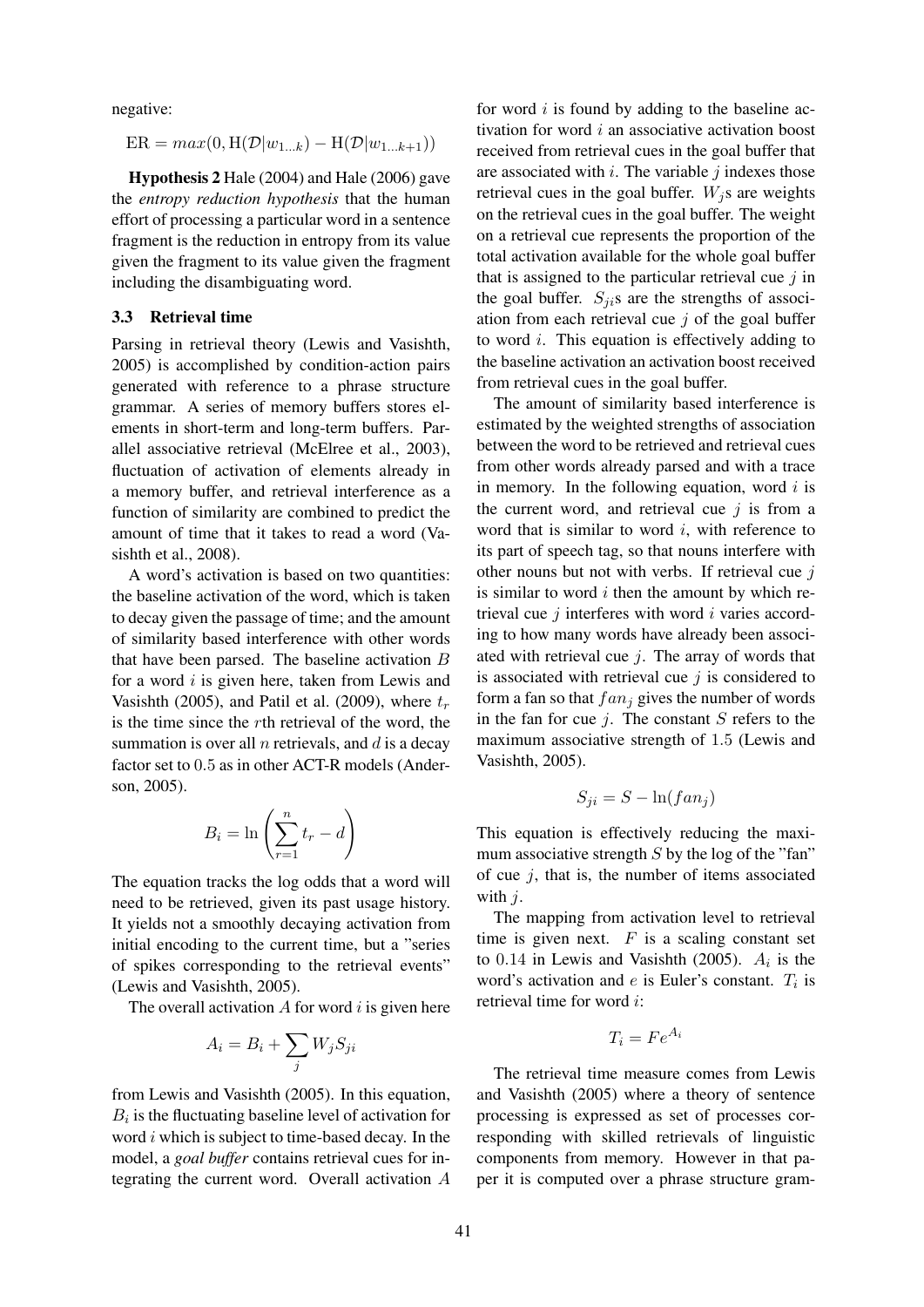mar. Boston provides a method to compute retrieval time over a dependency grammar in the HUMDEP3.0 parser and Boston's method (Boston, 2013) is used here.

Hypothesis 3 Retrieval time is related to human sentence processing difficulty.

### 4 Eye movement metrics

This section gives the metrics used to index human sentence processing load at disambiguation. Rayner et al. (2012, p. 93) set out the most common eye tracking measures. These include the following measures: First Fixation Duration (FFD); First Pass Reading Time (FPRT); Regression Path Duration (RPD). These are defined next. First fixation duration (FFD) is the mean duration of the first fixation on a word regardless of other possible fixations on the word. It has traditionally been treated as a measure of early processing. First fixation duration is interpreted to index lexical access. First pass reading time (FPRT): also known as gaze duration, is the sum of the durations of all fixations on the word that occur before leaving the word in any direction. This still captures the early processing (FFD is a subset of FPRT) but FPRT also includes any refixations that there might be on the word before a regression is launched from it. First pass reading time is often interpreted to index lexical integration into the phrase marker. Regression path duration (RPD) includes FPRT but adds to it the durations of fixations on preceding words that the eyes regress to before leaving the word to the right to take in new material, as well as any refixations on the launch word that occur before new material is taken in. In this way RPD is sensitive to integration difficulties that yield regressive eye movements but it also includes early processing. Regression path duration is often interpreted to index incremental syntactic integration of the new word into the sentence's representation including any semantic problems that arise from this.

Since RPD is the measure most sensitive to syntactic disambiguation, it is used in this article as a measure that is representative of human parsing load at disambiguation.

# 5 Method

This section tells how the eye tracking experiment was carried out.

Participants were forty native speakers of British English who were students of Psychology at the University of Exeter and who participated for course credit. All had normal or correctedt-normal vision, were naive as to the purpose of the experiment, aged between eighteen and thirtyfour.

Apparatus used was an SR Research EyeLink II head-mounted eyetracker. This recorded participants' eye movements with a sampling rate of 500 Hz while they read sentences displayed on a 19 inch Iiyama Vision Master Pro monitor at 1024 x 768 resolution at a refresh rate of 60 Hz. Viewing was binocular but only the right eye was recorded. Participants sat in a dimly lit room in front of the computer at a viewing distance of approximately 75 cm the average viewing distance was approximately 75 cm. At this viewing distance, and assuming that 1 character had 2 mm width on screen, a single character subtended 0.153 degrees of visual angle, and approximately 6.5 characters subtended 1 degree of visual angle. The font used was Courier New 12 point. All sentences in this experiment were displayed on a single line with a maximum length of 100 characters. A 9 point calibration procedure was used, on which participants were required to achieve a score of 'good'. Each trial started with a drift correction routine where the participant was required to fixate a target that appeared in the same location as the first character of the sentence would subsequently occupy, and then required to press a button on the gamepad while fixating this point to start the trial.

Participants were instructed to read silently for comprehension at a comfortable speed. The practice trials and experimental trials were implemented as separate consecutive blocks. The experimental trials were randomised by Experiment Builder each time the experiment was run, i.e., in a different order for each participant, with the constraint that a maximum of two trials of a given type could appear in a continuous sequence. There were four practice sentences, followed by a drift correction routine preceding the experimental block containing 96 sentences, comprising 24 in experimental conditions (6 in each of 4 conditions); 24 foils (sentences that contained complement ambiguities that resolved to NP) and 48 fillers (sentences that did not contain complement ambiguity). Participants were rotated over one of four lists, implementing a Latin square design. 32 of the trials (including 8 of the experimental conditions) were followed immediately by a com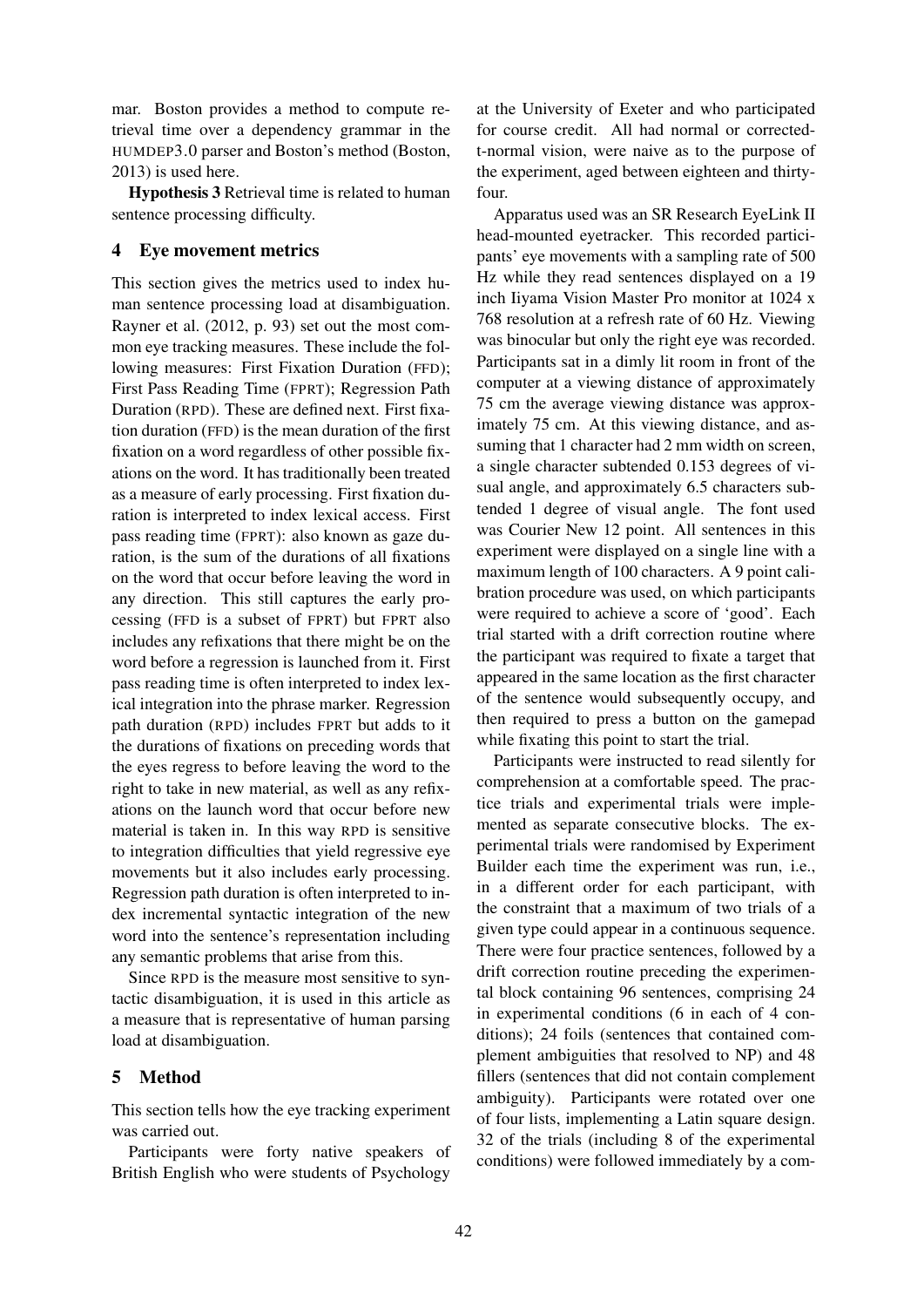prehension question. This was a simple question about the sentence immediately preceding that required the participant to make a yes or no response using the appropriate trigger button on the gamepad. The whole procedure took about 20 to 40 minutes, depending on the participant.

# 6 Results

This section shows how the comparisons were made between patterns of differential processing load at disambiguation in the parser metrics and the human metrics. Per-condition means of all metrics at the disambiguating word are given in Figure 3.

# 6.1 Regression path duration (RPD)

A linear mixed effects model (Bates et al., 2013) was constructed for regression path duration at the disambiguating word i.e., *walked* in the example sentences. RPD was modeled as a function of word length, word (unigram) frequency (Brants and Franz, 2006), ambiguity, and sentence type (type 1 is exemplified in sentence 1 and type 2 is exemplified in sentence 2), and the ambiguity x sentence type interaction; with random slopes for the ambiguity x sentence type interaction over both participant ID and over item ID. Word length and word frequency both exerted non-significant influences. There was a significant effect of ambiguity with the ambiguous conditions leading to 146 ms more RPD than the disambiguated conditions ( $\beta = 135.15$ ,  $SE = 37.60$ ,  $t = 3.56$ ). There was a significant disadvantage for type 1 sentences of 79 ms as a main effect ( $\beta = -68.59$ ,  $SE = 30.66$ ,  $t = -2.27$ ). There was significant interaction effect such that the effect of ambiguity in type 1 sentences was greater than the effect of ambiguity for type 2 sentences ( $\beta = -64.28$ ,  $SE = 31.33, t = -2.05$ .

# 6.2 Phrase structure surprisal

Phrase structure surprisal predicted that the ambiguous cases would be harder then the unambiguous cases; and that the disadvantage of sentence type 1 in the ambiguous cases would turn around into a disadvantage of sentence type 2 in the unambiguous conditions. Individual terms for ambiguity and sentence type were included at each level of item. Effects of ambiguity, sentence type and the ambiguity x sentence type interaction were all significant in the model, and the shapes of these effects were broadly in line with the human data  $(\beta = 0.65, SE = 0.05, t = 12.32, \beta = -0.11,$  $SE = 0.03$ ,  $t = -3.25$ , and  $\beta = -0.35$ ,  $SE =$ 0.01,  $t = -62.35$  respectively).

# 6.3 Phrase structure entropy reduction

The directions of the entropy reduction hypothesis predictions were the same as for phrase structure surprisal, although there was a relatively greater difficulty with the type 2 cases versus surprisal. Effects of ambiguity, sentence type and the ambiguity x sentence type interaction were all significant in the model ( $\beta = 0.32$ ,  $SE = 0.02$ ,  $t = 14.04, \beta = -0.03, SE = 0.02, t = -2.05,$ and  $\beta = -0.17$ ,  $SE = 0.002$ ,  $t = -55.79$  respectively). The shapes of these effects were broadly in line with the human data.

# 6.4 Dependency surprisal

The mean values of dependency surprisal at the disambiguating word show that ambiguous sentence types 1 and 2 are predicted to be equal. For the unambiguous cases, type 1 is predicted to be more difficult than type 2. Ambiguity did not exert a significant effect on dependency surprisal  $(\beta = 0.0002, SE = 0.01, t = 0.01)$ . The effect of sentence type was significant, with type 1 causing more dependency surprisal than type 2  $(\beta = -0.09, SE = 0.01, t = -6.26)$ . The ambiguity x sentence type interaction was significant in the model ( $\beta = 0.09$ ,  $SE = 0.002$ ,  $t = 39.67$ ) but the shape of the interaction did not match the shape of the human data: instead the model predicted a large effect of sentence type in the unambiguous conditions and a small effect of sentence type in the unambiguous control sentences.

# 6.5 Dependency retrieval time

The mean values for retrieval predicted that both of the ambiguous sentence types and unambiguous type 1 sentences should be equally difficult, with unambiguous type 1 predicted to cause the most difficulty. Main effects of ambiguity and sentence type were significant in the model ( $\beta$  =  $-17.7$ ,  $SE = 0.60$ ,  $t = -29.72$  and  $\beta = 17.7$ ,  $SE = 0.6$ ,  $t = 29.72$  respectively). There was a significant ambiguity x sentence type interaction  $(\beta = -17.7, SE = 0.09, t = -191.25)$ . Comparing these prediction with the human data, the predictions are not in line with human performance at all.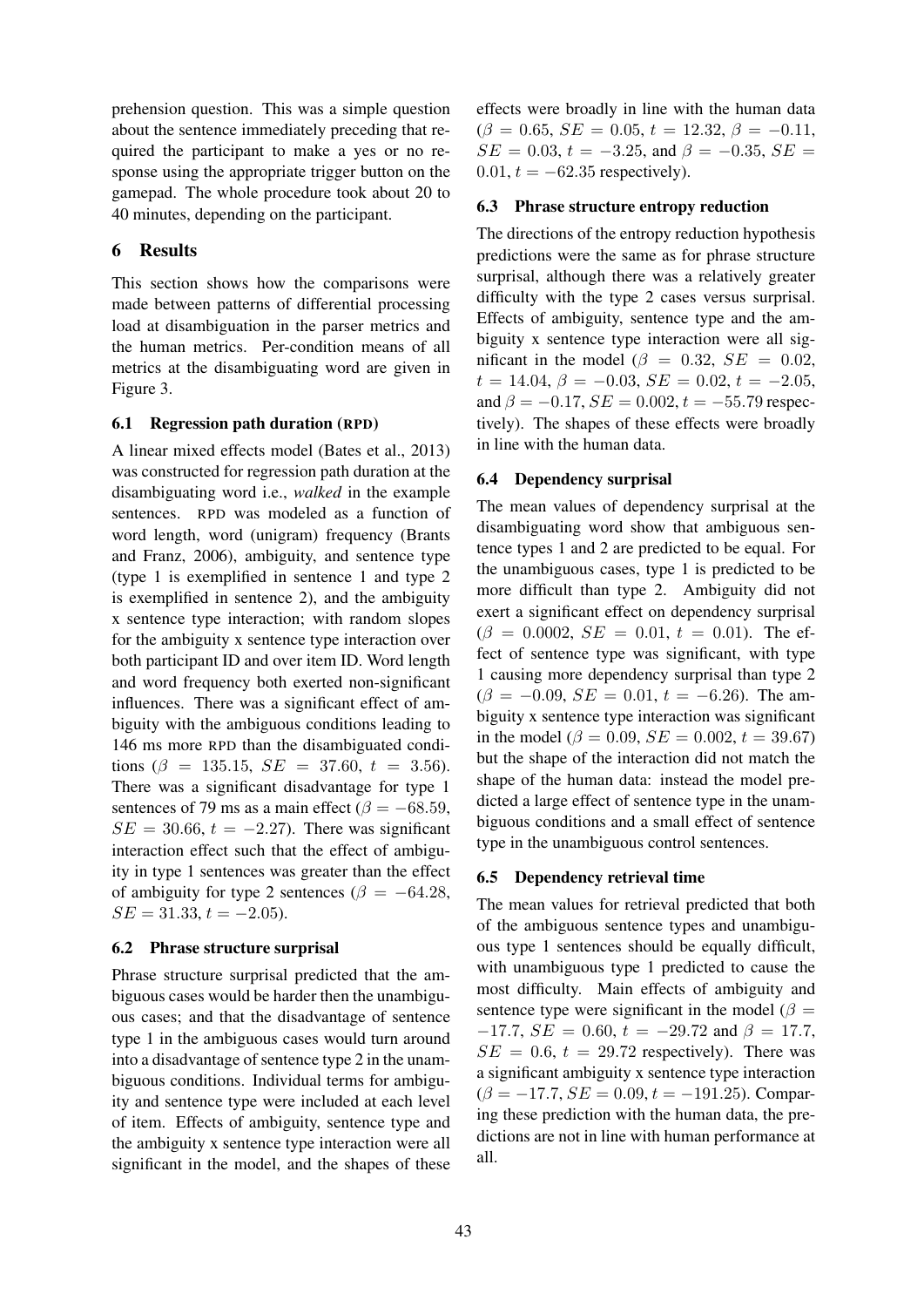

Figure 3: Per-condition means for each metric for the disambiguating word. RPD is the human eye movement measure *regression path duration*, see section 6.1. TDP Surprisal is surprisal computed over a phrase structure grammar, see section 6.2. TDP E.R. is entropy reduction computed over a phrase structure grammar, see section 6.3. DEP Surprisal is surprisal computed over a dependency grammar, section 6.4; DEP ATCR is retrieval time computed over a dependency grammar, section 6.5.

#### 7 Conclusions

This section lays out the the conclusions that can be drawn from this work, paying attention to the question whether an information theoretic measure can be used in the NLG process as a proxy for human reading difficulty, as part of an effort to generate more readable texts.

For the metrics computed over a phrase structure grammar (phrase structure surprisal and phase structure entropy reduction), the comparison with human eye tracking metrics is relatively close. This suggests that phrase structure surprisal and phase structure entropy reduction are tracking human reading difficulty at disambiguation well. Phrase structure surprisal and phase structure entropy reduction are good predictors of the sort of human parsing difficulty that is measured by regression path duration, for these sentence types.

Dependency surprisal computed over a dependency grammar using a k-best parser with k=3 produces the wrong predictions for the complement ambiguity sentence types in this article. There is some scope for improving the predictions of this parser, as follows. Firstly setting k=3 may be restricting the beam width too much such that the ultimately-correct analysis is pruned too early. If so, simulations with increased values of k might be worth exploring. Secondly, one of the sentence types in this article relies on disambiguation by punctuation. Punctuation is wellhandled in phrase structural grammars because it serves as a clause boundary marker, and phrase structure grammars natively express sentences as phrase combinations, whereas dependency grammars can only treat punctuation as a terminal in its own right. This might turn out to lead to an unfair comparison between dependency parser performance and phrase structure performance for the sentence types examined here. There is a clear case for examining dependency parsing for disambiguation types that use the sequence of words to effect disambiguation. Future work in this direction could take advantage of previous work with different ambiguities covered in e.g., Boston and Hale (2007) and Boston (2012), and extending it from using self-paced reading times to include eye-tracking metrics.

Dependency retrieval time did not show the interaction evident in the eye movement and phase grammar parser data. This suggests either that the Lewis and Vasishth (2005) model does not cover very well the sentence types used in this experiment, or that whatever coverage the Lewis and Vasishth (2005) model does have of the human data is obscured in the transformation from phrase structure grammar to dependency grammar versions of retrieval.

Previous work aimed at broad-coverage parsing evaluated against human eye movement corpora (Demberg and Keller, 2008; Boston et al., 2011) indicates that, in those corpus-derived linguistic environments, phrase structure surprisal and phase structure entropy reduction account for different components of variance in eye movement patterns. If future work continues to find that surprisal and entropy reduction predict human difficulty in psycholinguistic eye movement lab-based investigations (and the present paper shows how that can be done for one ambiguity type), then it will be reasonable to propose that a good model of sentence processing should use both surprisal and entropy reduction to predict (human) reading difficulty. Such a model would need to consider care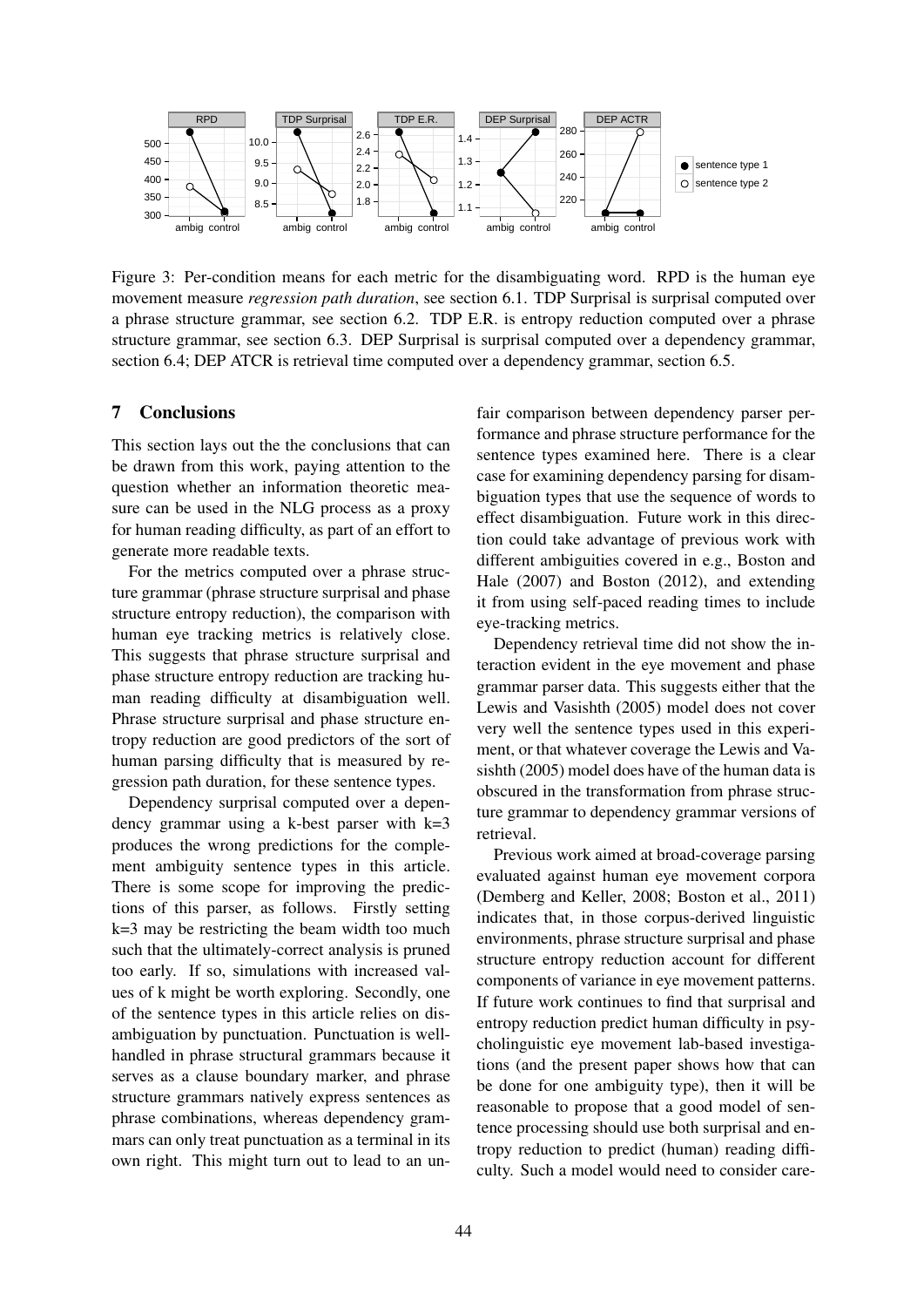fully the nature of the relationship between these different types of parser complexity. A starting point could be the observation that surprisal is essentially backwards-looking (seeks to disconfirm past analyses) whereas entropy reduction is essentially forward-looking (seeks to establish the uncertainty that remains at the current word with respect to how the rest of the sentence might pan out).

For NLG, the importance of this proposal is that such a model could be used to answer, algorithmically, questions that have previously only been satisfactorily answered in the laboratory. For example, in NLG the question often arises "For this proposition  $P$ , which we want the generator to put in a surface form SF for some given natural language  $L$ , which of the many possible  $SFs$  that express  $P$  in  $L$  should we produce?". So far this question has only been satisfactorily addressed by laboratory studies, which are few in number, expensive to run, and hard to generalise from.

When such generators are faced with this question, a better way forward would be to generate (some finite subset of) all possible  $SFs$  that express  $P$  in  $L$ , and then use surprisal and entropy reduction metrics as thresholds for pruning and ranking the SFs. This would lead the generator to produce only SFs that avoid syntactic complexity for the benefit of human readers. Different thresholds could produce texts tailor-made for groups with different reading abilities, or texts aimed to meet other constraints on acceptable human difficulty, e.g., texts for beginners learning a given natural language for the first time, or texts with different forms aimed at novices and experts.

Reiter and Belz (2009) discuss and evaluate some metrics for automatic evaluation of NLG in the context of generating weather forecasts. However these are designed to fit human measures at the whole-document level of NLG, different from the sentence-level incremental predictions generated and evaluated here. Also the evaluations discussed by those authors are done by fitting measures from offline human ratings of text readability, again different from the fine-grained detail of online human processing provided by the eyetracking experiment here.

It seems clear that a combination of documentlevel and sentence-level predictors of human difficulty with generated text would be better than either alone for guiding NLG systems. It is conceiv-

able that surprisal and entropy reduction might become useful automatic metrics for sentence-level evaluation of NLG texts, in the same way that BLEU (Papineni et al., 2002) and similar metrics serve in Machine Translation, but incrementally, and at a finer-grained and level.

#### **References**

- J.R. Anderson. 2005. Human symbol manipulation within an integrated cognitive architecture. *Cognitive science*, 29(3):313–341.
- Douglas Bates, Martin Maechler, Ben Bolker, and Steven Walker. 2013. lme4: Linear mixed-effects models using Eigen and S4. R package version 1.0- 5.
- M.F. Boston and J. Hale. 2007. Garden-pathing in a statistical dependency parser. In *Proceedings of the Midwest Computational Linguistics Colloquium*.
- M.F. Boston, John T. Hale, Shravan Vasishth, and Reinhold Kliegl. 2011. Parallel processing and sentence comprehension difficulty. *Language and Cognitive Processes*, 26(3):301–349.
- M.F. Boston. 2012. *A Computational Model of Cognitive Constraints in Syntactic Locality*. Ph.D. thesis, Cornell University, January.
- M.F. Boston. 2013. Humdep3.0. An incremental dependency parser developed for human sentence processing modeling. http://conf.ling. cornell.edu/Marisa.
- Thorsten Brants and Alex Franz. 2006. Web 1T 5 gram Version. computed from Google, published by Linguistic Data Consortium.
- C. Clifton Jr. 1993. Thematic roles in sentence parsing. *Canadian Journal of Experimental Psychology*, 47(2):222–46.
- V. Demberg and F. Keller. 2008. Data from eyetracking corpora as evidence for theories of syntactic processing complexity. *Cognition*, 109(2):193–210.
- F. Ferreira and J.M. Henderson. 1991. Recovery from misanalyses of garden-path sentences. *Journal of Memory and Language*, 30(6):725–745.
- M.J. Green. 2014. *On Repairing Sentences: An Experimental and Computational Analysis of Recovery from Unexpected Syntactic Disambiguation in Sentence Parsing*. Ph.D. thesis, Psychology, Exeter.
- J. Hale. 2001. A Probabilistic Earley Parser as a Psycholinguistic Model. In *Proceedings Of The Second Meeting Of The North American Chapter Of The Association For Computational Linguistics*, pages 1– 8, Morristown, NJ, USA. Association for Computational Linguistics.